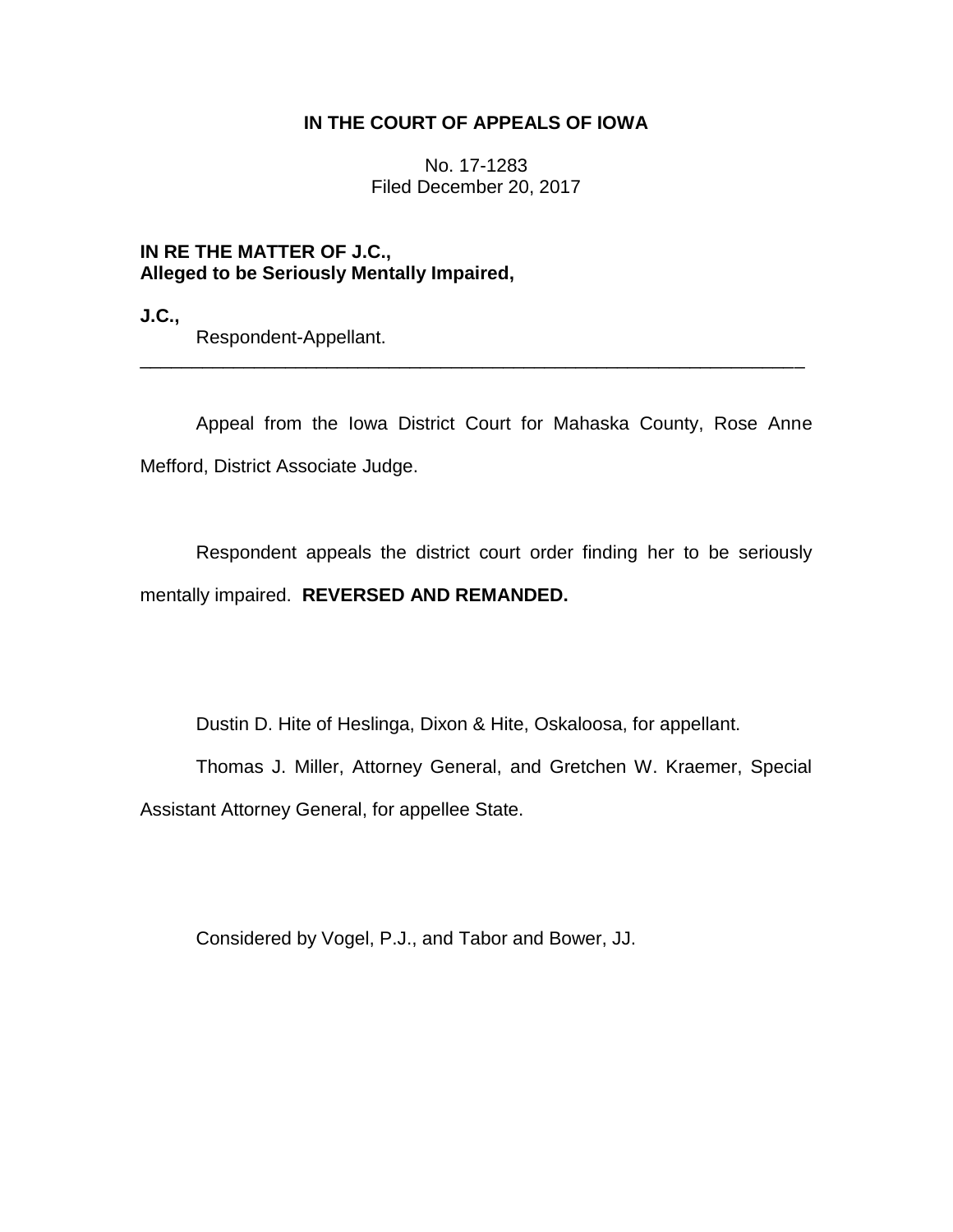#### **BOWER, Judge.**

J.C. appeals the district court order finding her to be seriously mentally impaired. We conclude there is not clear and convincing evidence in the record to show J.C. was likely to injure herself or others if allowed to remain at liberty without treatment. We reverse the district court's ruling finding J.C. was seriously mentally impaired and remand for dismissal of the application.

#### **I. Background Facts & Proceedings**

J.C. has been diagnosed with bipolar disorder. On August 1, 2017, J.C. was brought to the emergency room "alleging assault." Also, she reported she had taken the amount of a medication prescribed for one day in a two-hour time period. At the hearing, there was evidence her residence was in disarray.

An application was filed alleging J.C. was seriously mentally impaired. Marcy Dewitt, a social worker, filed an affidavit stating J.C. had "Delusions of grandeur, flight of ideas, and loosed associations." Dewitt stated J.C. was agitated and threatened legal action for imagined issues. J.C.'s psychiatrist, Dr. Ronald Berges, filed an affidavit stating J.C. had recently "become increasingly paranoid, grandiose, delusional, and irritable, all consistent with a manic state." Dr. Berges also noted J.C. had threatened malpractice lawsuits and other legal action without a valid basis. Dr. Berges recommended J.C. be hospitalized to stabilize her condition.

J.C. was examined by Dr. Jeffrey Weyeneth, who gave the opinion J.C. was not capable of making responsible decisions regarding her treatment because she had not been compliant with treatment and had refused medication

2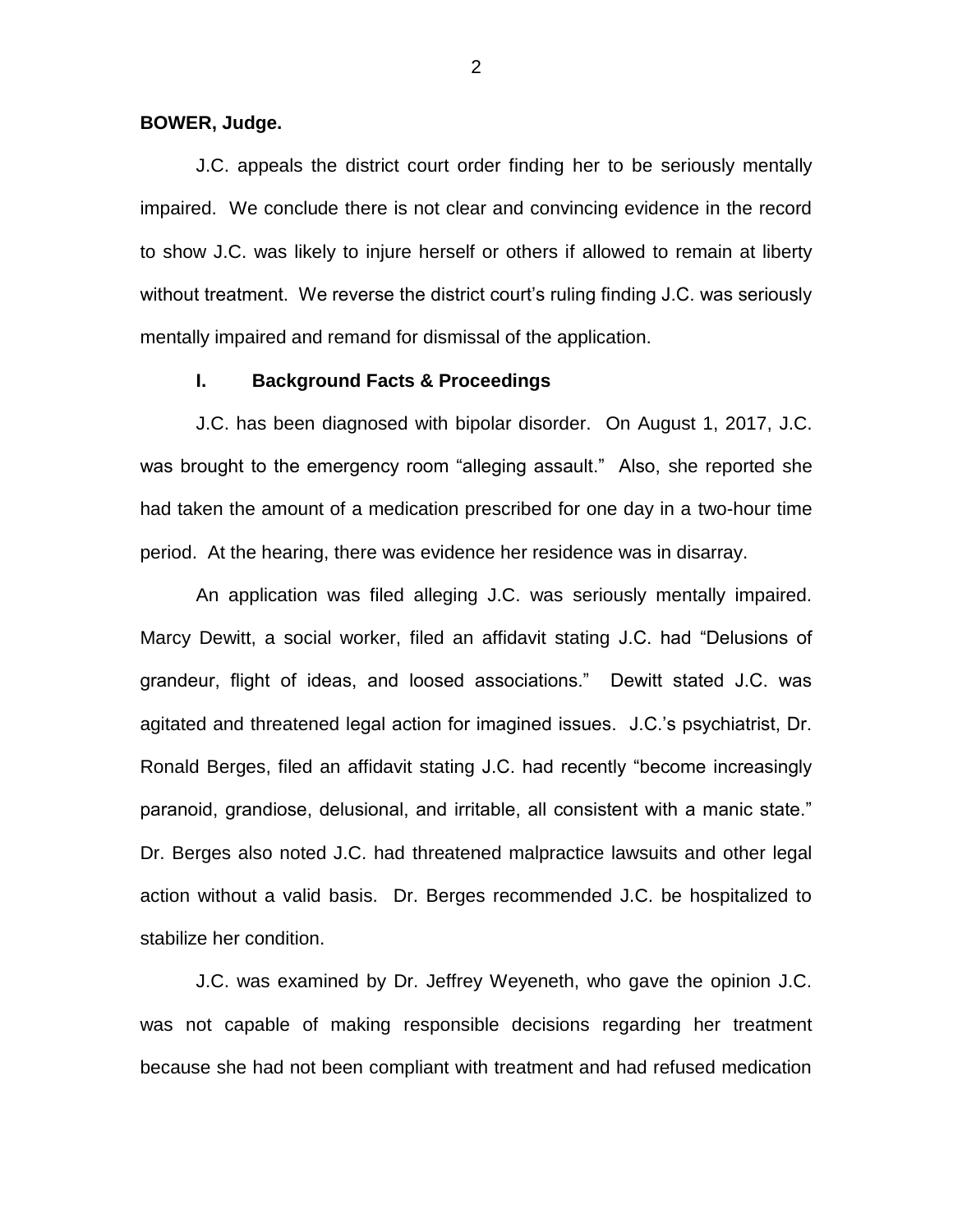on several occasions. He also gave the opinion J.C. was likely to physically injure herself or others if allowed to remain at liberty without treatment. Concerning the necessary finding of a recent overt act to support this finding, Dr. Weyeneth stated, "Very grandiose, disorganized at times. Threatening others with lawsuits. Intrusive to others." He stated J.C. needed inpatient treatment for stabilization.

A hearing was held on August 7, 2017. The only witness called was Dr. Weyeneth. When asked if J.C. was likely to physically injure herself or others, he replied:

Well, at her level of disorganization, I'm not sure how good of job she would be able to do to take care of herself, which could definitely lead to a decline. She is not–she's not been physically aggressive here. She's been intrusive, opening people's doors to their rooms, and being loud and intrusive to patients, but no physical aggression has been demonstrated. I don't know if anything like that happened prior to her coming into the hospital. I don't see any documentation of that.

When questioned further, Dr. Weyeneth stated patients in a manic phase, like

J.C., were "[p]robably some of the most dangerous patients in psychiatry . . .

because they are very impulsive and they get very agitated quite easily." He

testified he believed if J.C.'s condition was "left unchecked, that could definitely

lead to dangerousness."

The district court ruled from the bench, stating:

[J.C.], I find that the fighting issue here is whether or not you are likely to injure yourself or others, and I do find, based upon the doctor's testimony, that you are likely to physically injure yourself or others based upon the diagnosis of bipolar in the manic phase that is continuing to escalate. The doctor said it typically escalates quickly, and, in fact, you continue to decompensate during your stay at the hospital and continue to be noncompliant with the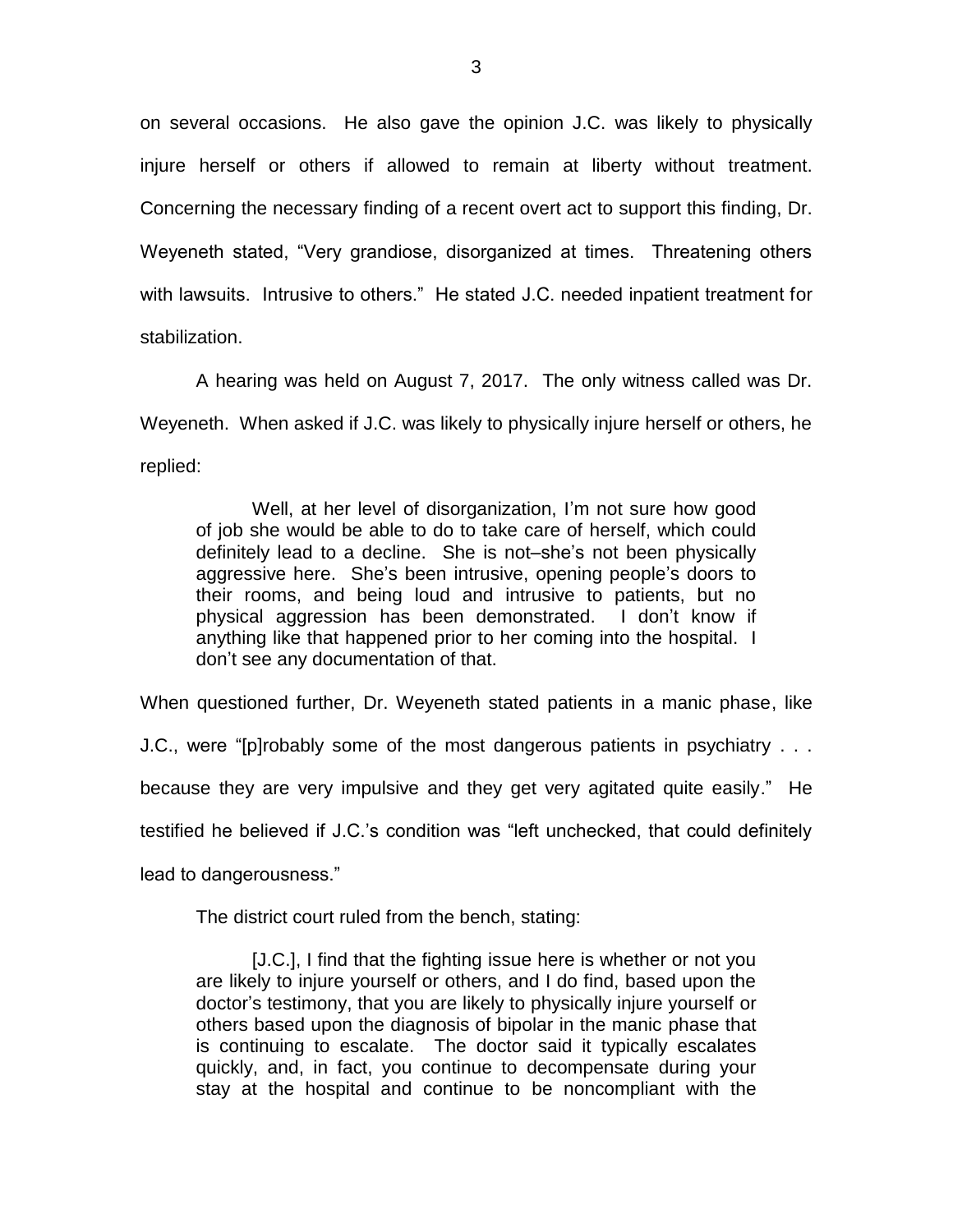direction of treatment. So I think you're very likely to injure yourself or others.

I do find that you are seriously mentally impaired based upon what's been presented to me today.

J.C. appeals the district court's decision finding she was seriously mentally impaired.

### **II. Standard of Review**

Challenges to the sufficiency of the evidence in involuntary commitment proceedings are reviewed for the correction of errors at law. *In re B.B.,* 826 N.W.2d 425, 428 (Iowa 2013). An allegation of serious mental impairment must be proven by clear and convincing evidence. Iowa Code § 229.13(1) (2017). "Clear and convincing evidence is less burdensome than evidence establishing proof beyond a reasonable doubt, but more burdensome than a preponderance of the evidence." *B.B.,* 826 N.W.2d at 428. "It means that there must be no serious or substantial doubt about the correctness of a particular conclusion drawn from the evidence." *Id.*

While the elements of serious mental impairment must be established by clear and convincing evidence, the district court's factual findings are binding on appeal if they are supported by substantial evidence. *In re J.P.,* 574 N.W.2d 340, 342 (Iowa 1998). "Evidence is substantial if a reasonable trier of fact could conclude the findings were established by clear and convincing evidence." *Id.*

#### **III. Merits**

In order to be considered seriously mentally impaired under section 229.1(20), there must be clear and convincing evidence the respondent (1) has a mental illness, (2) lacks "sufficient judgment to make responsible decisions with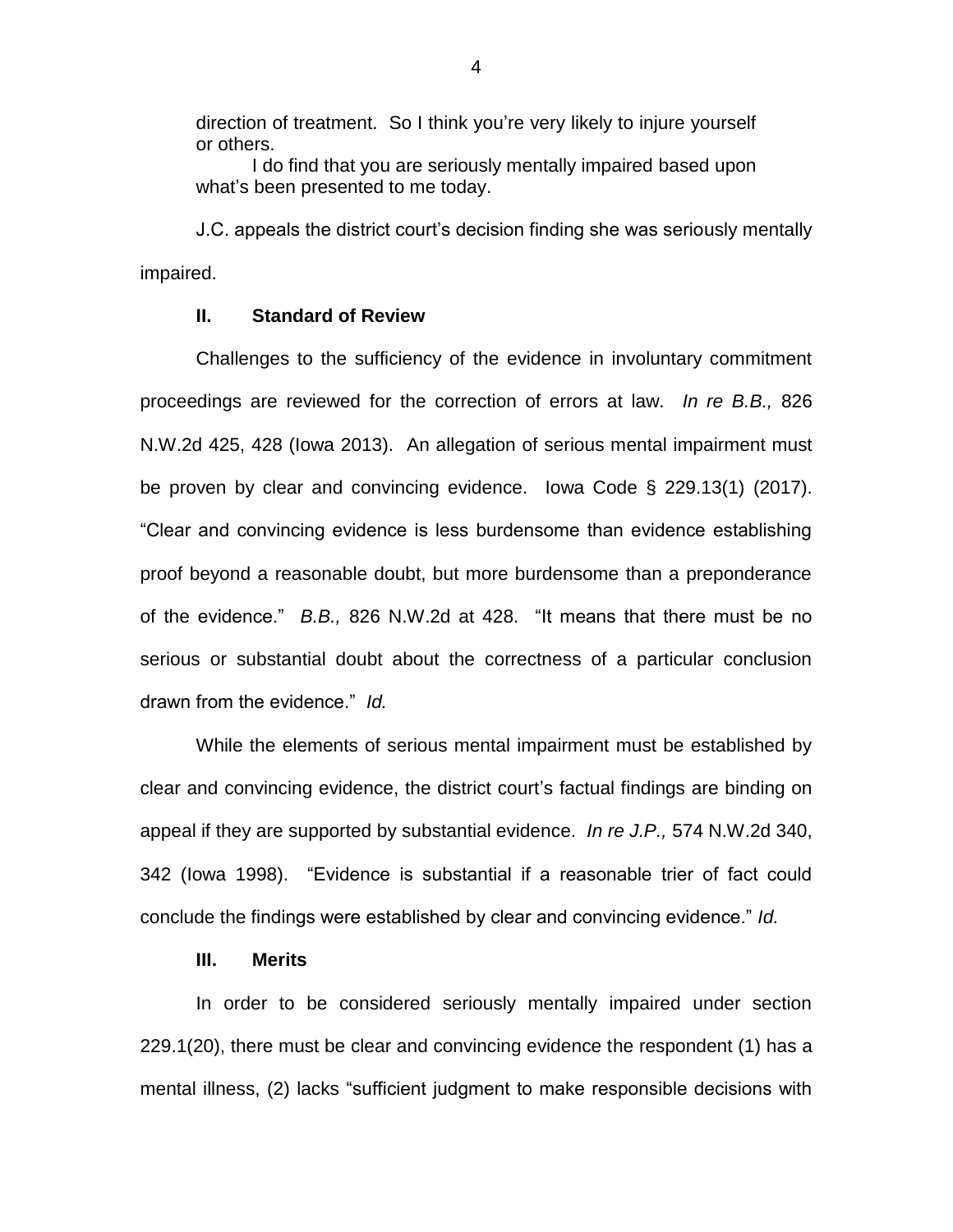respect to the person's hospitalization or treatment," and (3) is likely, if allowed to remain at liberty, to inflict physical injury on "the person's self or others," to inflict serious emotional injury on those close to the person, or to be unable to satisfy the person's physical needs. *Id.* at 343 (quoting *In re Foster,* 426 N.W.2d 374, 376–77 (Iowa 1988)). The district court's decision was based on a finding J.C. was likely to inflict physical injury on herself or others if she remained at liberty, and so we do not consider the other two grounds.

The element of dangerousness "requires a predictive judgment, 'based on prior manifestations but nevertheless ultimately grounded on future rather than past danger.'" *In re Mohr,* 383 N.W.2d 539, 542 (Iowa 1986) (citations omitted). The term "likely" means "probable or reasonably to be expected." *Id.* The danger the person poses to himself or others must be evidenced by a "recent overt act, attempt or threat." *J.P.,* 574 N.W.2d at 344. "In the context of civil commitment we hold that an 'overt act' connotes past aggressive behavior or threats by the respondent manifesting the probable commission of a dangerous act upon himself or others that is likely to result in physical injury." *Foster,* 426 N.W.2d at 378 (citation omitted).

The record in this case is devoid of any evidence of a recent overt act by J.C. "manifesting the probable commission of a dangerous act upon [herself] or others that is likely to result in physical injury." *See id.* Dr. Weyeneth testified J.C. had not engaged in any acts of physical aggression. Additionally, there was no evidence she threatened physical aggression against anyone. J.C. threatened to bring lawsuits against people but that is not the same as

5